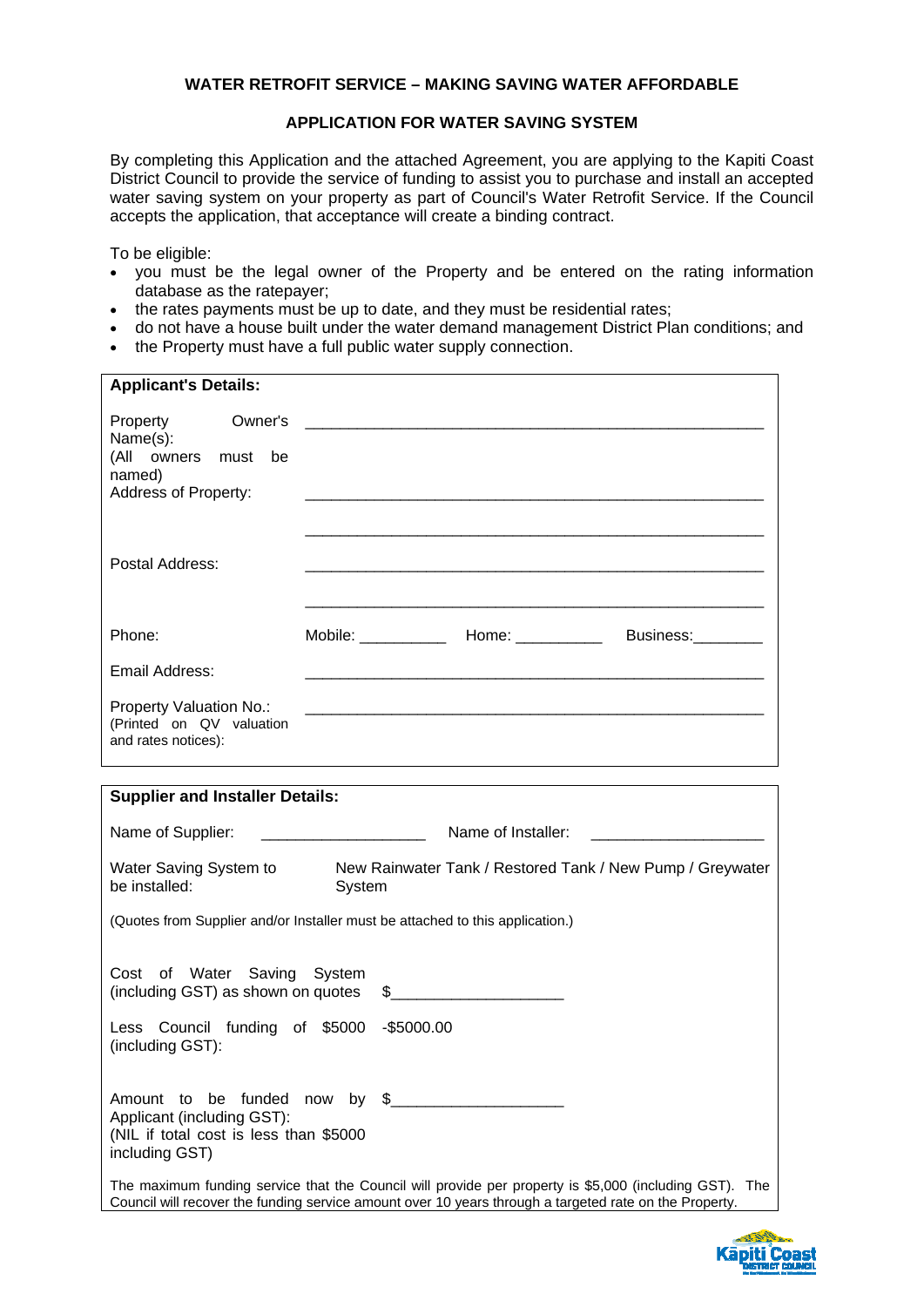# **Notice to Applicant(s):**

There is a range of Water Saving Systems products in the market. Local suppliers and installers can assist you to assess which one is best suited to your property and circumstances, and whether it complies with this scheme.

The Council's role is limited to providing funding towards costs which will be recovered through rates on the Property in equal instalments over 10 years.

Council has no responsibility for the suitability or quality of the products or providers that you choose. However, Council does require:

- That certain products have specified NZ Standard, BRANZ or other certification.
- That installation be certified by a registered plumber or drainlayer.

The relevant Code of Practice is available from the Council.

The fact that the Council participates in the scheme does not mean that Council accepts that the system on your property complies with the Kapiti Coast District Plan or any resource consent or building consent requirements.

Compliance remains your responsibility. Again, local suppliers and installers should be able to assist you with meeting the specifications and compliance requirements, or you can ask the Council.

The Council may reject any application if it considers that the pricing is excessive or that the Water Saving System is inappropriate for the Property.

Eventually, the Owner of the Property meets all the costs, so it may well be in your interests to obtain quotes from more than one supplier or installer.

If the Council accepts this Application then this Application forms part of the Agreement between the Council and the Owner of the Property.

**Acknowledged by the Applicant(s):**

**Signature(s):**

**Date:** 

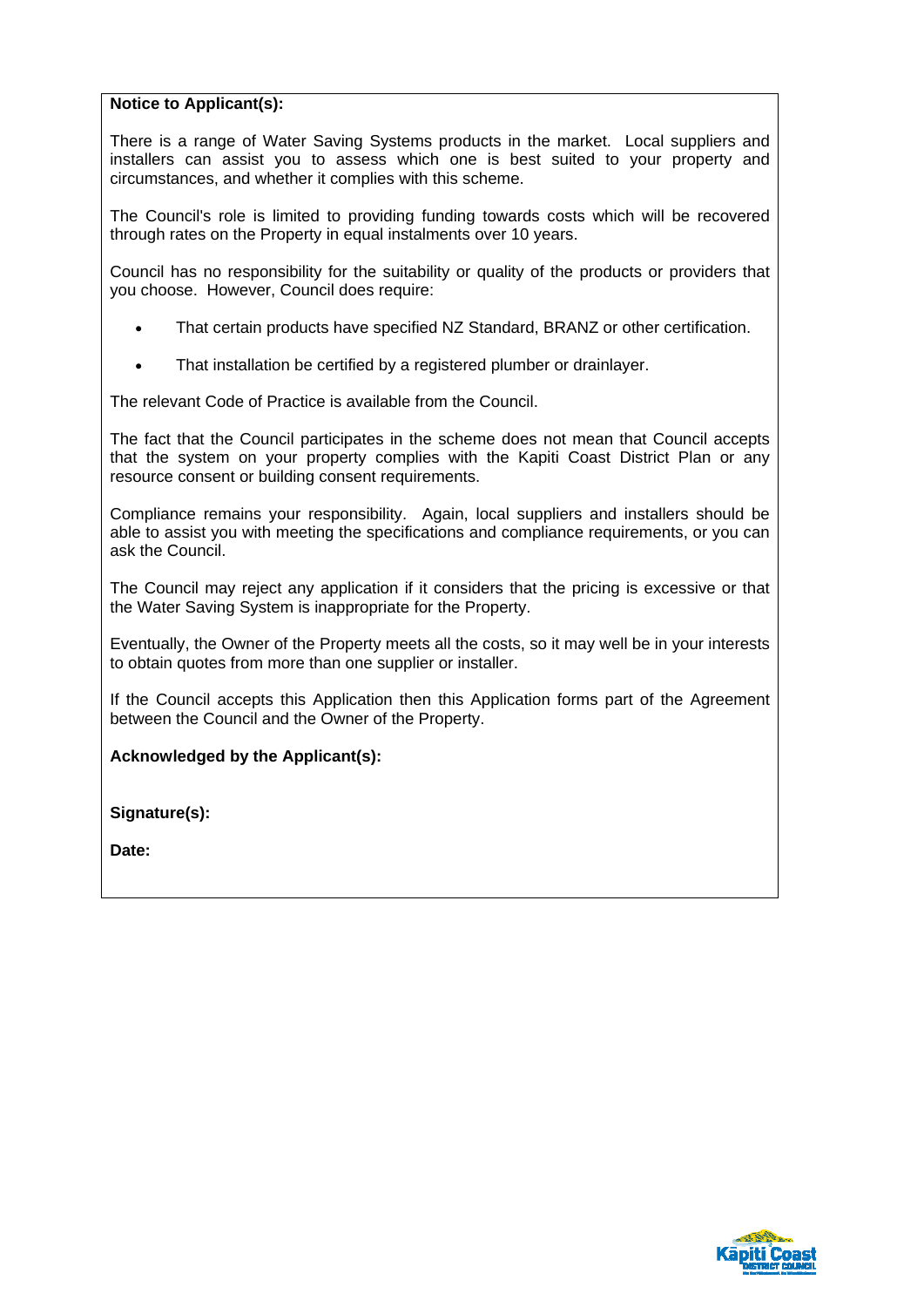## **WATER RETROFIT SERVICE AGREEMENT**

#### **PARTIES**

- **1. LEGAL OWNER(S) OF THE PROPERTY AS DESCRIBED IN THE APPLICATION (Owner)**
- **2. KAPITI COAST DISTRICT COUNCIL (Council)**

#### **BACKGROUND**

The Owner of the Property described in the Application has applied to the Council for the provision of a funding service to assist in the purchase and installation of a Water Saving System for that Property.

#### **THE PARTIES AGREE THAT:**

#### **1. APPLICATION**

**1.1** The Owner has applied to the Council to fund a supplier and/or installer to install an approved Water Saving System on the Property. When this Agreement is signed by the Council, the Council has approved the Owner's application and created a binding agreement with the Owner. That Agreement includes the Application submitted for the Property.

#### **2. FUNDING**

**2.1** The Council will provide funding for all or part of the cost of the Water Saving System and will recover its contribution through a targeted rate. The maximum funding is \$5000 (including GST). All Council rates include GST.

#### **3. APPROVED WATER SAVING SYSTEMS**

- **3.1** The Council-approved Water Saving Systems are:
	- **(a)** A new rainwater tank of a size between 5,000 litres and 10,000 litres; or
	- **(b)** Restoring an existing rainwater tank of a size greater than or equal to 5,000 litres; or
	- **(c)** Installing a pump on an existing tank of a size greater than 5,000 litres; or
	- **(d)** A Council-approved greywater diversion device.

# **4. ASSOCIATED WORKS**

**4.1 New Rainwater Tank:** Within the \$5,000 (including GST) limit, the Council will also fund modifying the downpipes to feed into the tank, modifying the overflow to fit into an existing stormwater outlet (or, if no stormwater outlet is present, a Council approved stormwater outlet), the installation of the tank, and the fitting of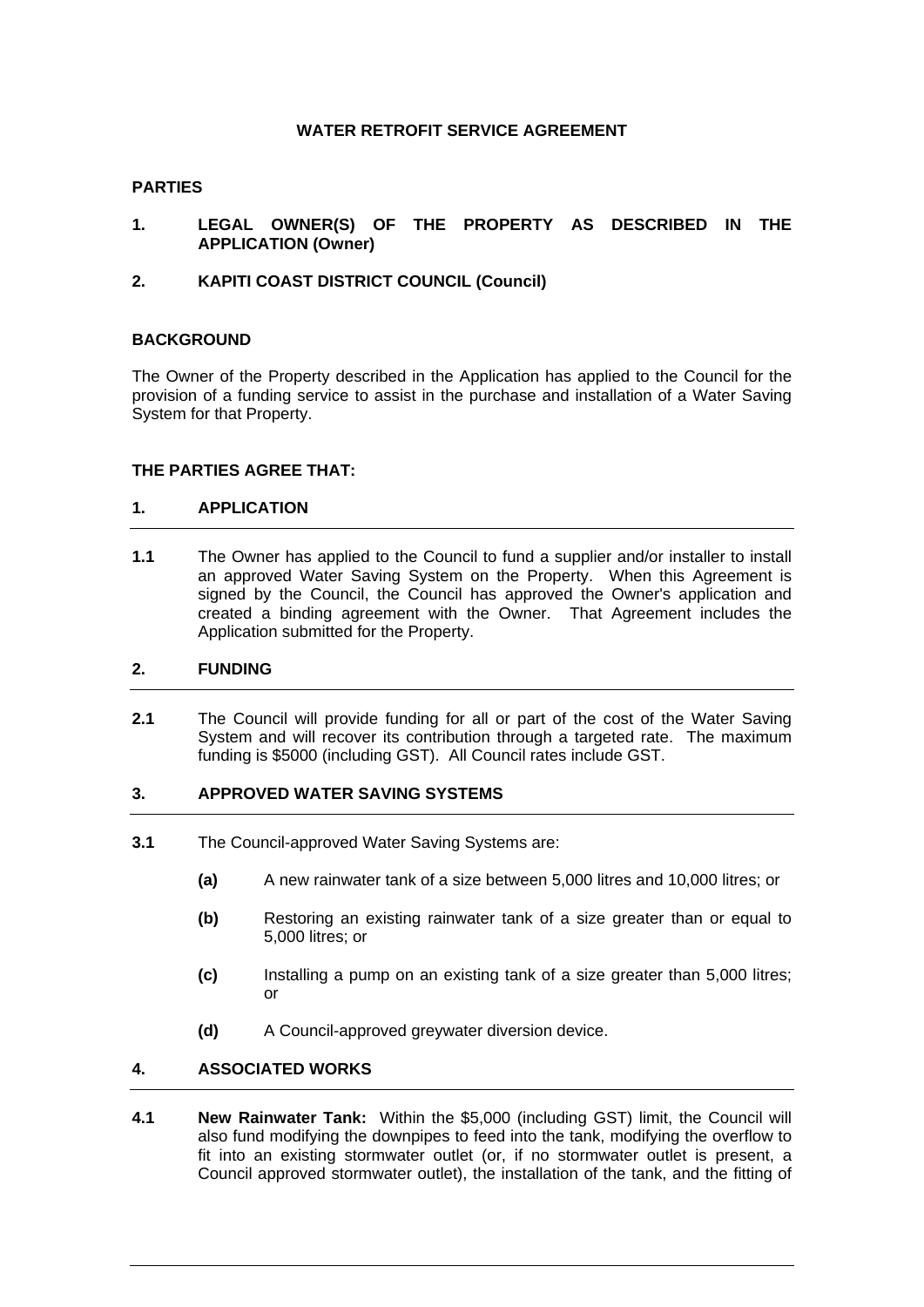the pump and associated electrical work. The Council will not fund the design/purchase/installation of an irrigation system, landscaping, or the installation of a soak pit, or any unrelated work.

- **4.2 Restoring Existing Rainwater Tank:** Within the \$5,000 (including GST) limit, the Council will also fund the modifying of downpipes to feed into the tank, modifying the overflow to fit into an existing stormwater outlet (or, if no stormwater outlet is present, a Council approved stormwater outlet), the installation of the tank, and the fitting of the pump. The Council will not fund the design/purchase/installation of an irrigation system, landscaping, or the installation of a soak pit, or any unrelated work.
- **4.3 Installing Pump:** Within the \$5,000 (including GST) limit, the Council will also fund fitting the pump and associated electrical work. The Council will not fund the design/purchase/installation of an irrigation system, landscaping, or the installation of a soak pit, or any unrelated work.
- **4.4 Greywater Diversion Device:** Within the \$5,000 (including GST) limit, the Council will also fund the modifying of the gulley dish and waste plumbing to accommodate the greywater diversion device and installation of the system. The Council will fund the purchase and installation of an irrigation system connected to the greywater diversion device, but not any landscaping or any unrelated work.

#### **5. EXISTING SYSTEMS NOT FUNDED**

**5.1** The Council will not approve funding for any new tank or greywater diversion device that has been installed before the Council has approved funding.

### **6. FUNDING MAY BE DEFERRED**

**6.1** Council funding is limited. The Council may accept an application and approve funding on a deferred basis. If that is the case, installation can occur, but the month and year in which the Council will provide funding is 1 July, 2014.

# **7. NOTICE TO SUPPLIER AND INSTALLER**

**7.1** Once the Council has approved funding, it will notify the Supplier and Installer and the Owner accordingly, including any deferral date for providing the funding.

#### **8. OWNER MUST CONTRACT WITH AND PAY ANY EXCESS DIRECT TO SUPPLIER/INSTALLER**

- **8.1** The Owner acknowledges that it is for the Owner and the Supplier and/or Installer to enter into a contract for the supply and installation of the Water Saving System, and the payment of amounts in excess of that approved for Council funding.
- **8.2** If funding is deferred, but installation proceeds, the Owner acknowledges that the Owner may be required to pay the Supplier and/or Installer in full, pending payment from the Council.

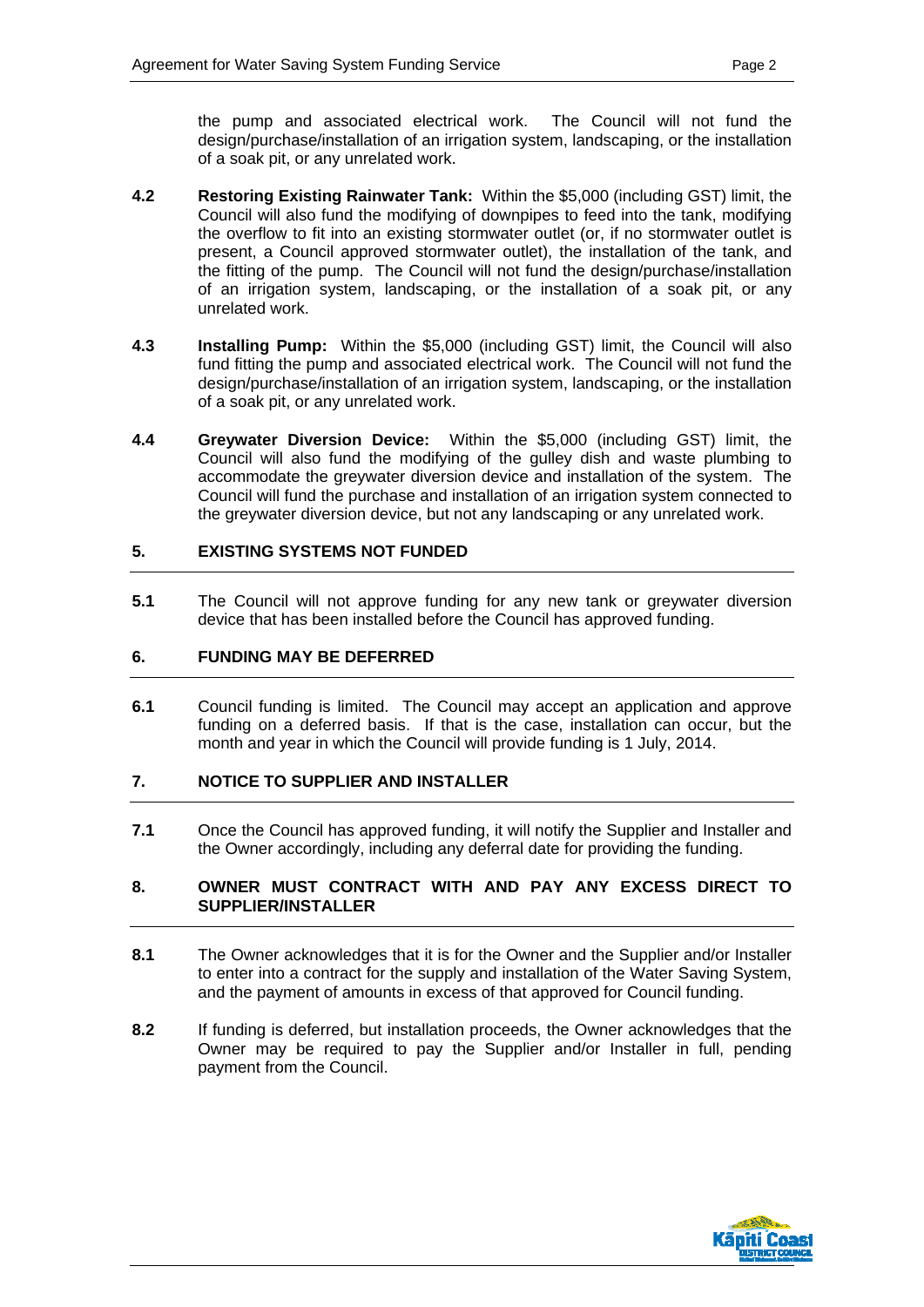#### **9. COUNCIL MAY INSPECT BEFORE ACCEPTANCE**

**9.1** Before accepting the application, the Council reserves the right to inspect the Property to confirm there is no Water Saving System currently installed on the Property, or that there is an existing rainwater tank that is to be restored.

### **10. OWNER MUST NOTIFY COUNCIL ON COMPLETION**

**10.1** The Owner must notify the Council when work has been completed to a satisfactory standard.

## **11. COUNCIL MAY INSPECT AFTER COMPLETION**

**11.1** The Council has the right to inspect the Property to confirm that the Water Saving System has been installed and that any requirements of the Kapiti Coast District Plan or any required consents have been met.

### **12. INVOICE REQUIREMENTS**

- **12.1** The Council will make payment up to its agreed maximum to the Supplier and/or Installer
	- **(a)** on presentation of completed GST invoice(s); and
	- **(b)** the Council being satisfied that the Water Saving System has been duly installed; and
	- **(c)** the Installer having provided an as-built plan to the Council.

The completed invoice(s) must confirm that Council-required product specifications have been met and that installation is certified by a registered plumber or drainlayer whose name and registration number is shown.

- **12.2** If
	- **(a)** the Owner has paid the Supplier and/or Installer in full; and
	- **(b)** the Owner has supplied a receipted copy of the invoice to the Council; and
	- **(c)** all the other provisions of clause 12.1 have been met –

then the Council will make its payment to the Owner.

#### **13. ORDER OF PAYMENT**

**13.1** If invoices are received from more than one party, the Council will pay the Supplier first, and then the Installer, unless the Council receives prior notice in writing that the parties have agreed otherwise. The Owner and the Supplier and Installer are encouraged to ensure that a single invoice is provided. In no case will the Council provide a funding service of more than \$5,000 (including GST).

# **14. NO COUNCIL LIABILITY FOR DEFECTIVE WORK**

- **14.1** Subject to clause 14.4, the Owner agrees that:
	- **(a)** The Council has no liability to the Owner whatsoever, whether in contract, tort, breach of statutory duty or otherwise, arising out of or in

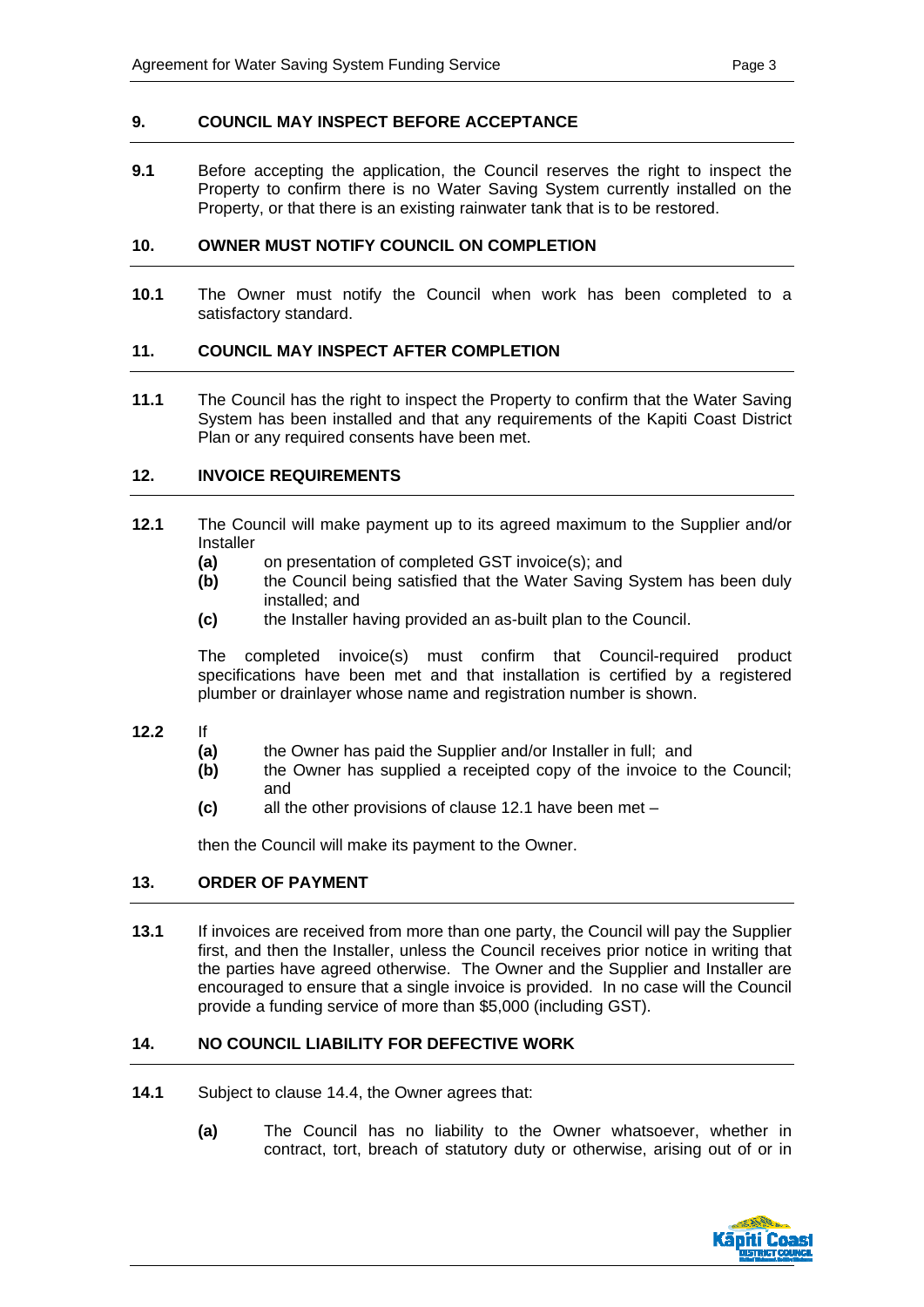connection with the provision or operation of the Water Saving System to the Property; and

- **(b)** The Owner is not entitled to any compensation from the Council in respect of defects in or damage to the Water Saving System, or damage arising as a consequence of the provision or operation of the Water Saving System to the Property.
- **14.2** Clause 14.1 does not affect any liability the Supplier or Installer may have to the Owner in contract, tort or otherwise, and may not be relied on by the Supplier or Installer as limiting their liability in any way.
- **14.3** The Owner acknowledges that this Agreement does not limit or restrict any of the rights, powers, remedies or immunities from liability which the Council now or in the future possesses, or is entitled to by virtue of any statute or at common law.
- **14.4** To the extent that the parties are not, by law, able to limit or exclude liability or obligations, clause 14.1 does not limit or exclude that liability or those obligations.

## **15. COUNCIL TO ASSESS TARGETED RATE ON THE PROPERTY**

- **15.1** The Owner acknowledges that the Council will assess a targeted rate on the property each year which will cover the required sum of the water conservation device (including GST). In addition, the Owner acknowledges that the Council is required to charge GST on all revenue levied and will add GST on the required sum. The annual targeted rate will be spread over a period of ten years in equal annual instalments.
- **15.2** The Council will include the targeted rate on the Land Information Memorandum (LIM) for the Property.
- **15.3** If the Owner sells the Property in the period after this Agreement has been entered into and while a targeted rate is still being assessed against the Property, the Owner must tell the prospective purchaser about the targeted rate before selling the Property.
- **15.4** In accordance with the Council's policy for rates payments in anticipation of rates for subsequent financial years, the Owner may pay all or part of the targeted rate for any financial year before it becomes due for payment.
- **15.5** If the Owner fails to pay the rates invoice for the Property by the due date, the provisions of the Local Government (Rating) Act 2002 apply and the Owner will incur penalties in the usual way in accordance with the Council's policy.

#### **16. PRIVACY ACT RIGHTS**

**16.1** In accordance with the Privacy Act 1993, the Owner is entitled to have access to personal information about the Owner held by the Council in connection with this Agreement and to request correction of that information.